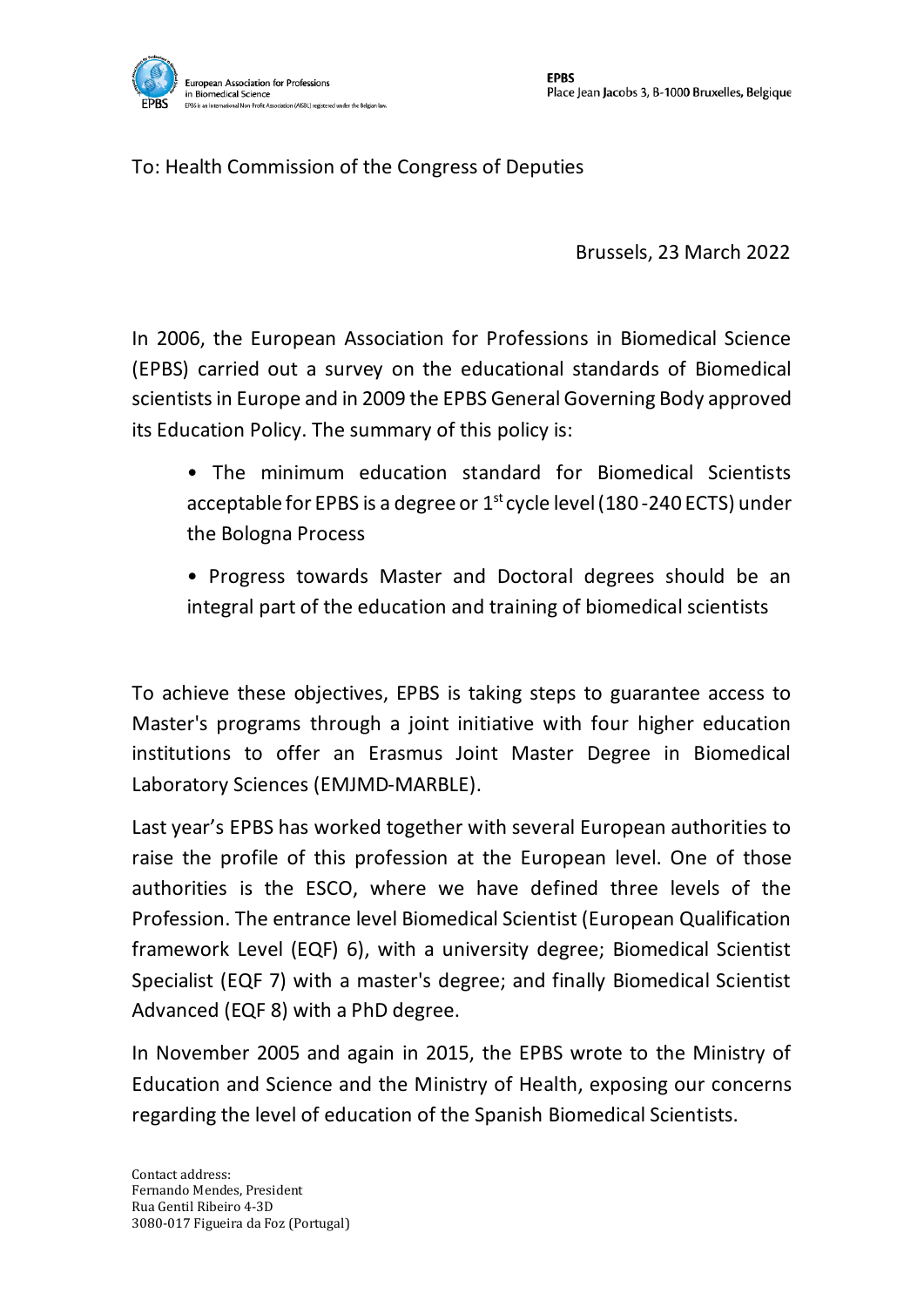

We note that they do not have the same level of education as most of their European colleagues. In 2009, we wrote again sharing the same concerns. Now, 20 years after our first letter, we are writing to support the petition of our colleagues in Spain to have a professional qualification that allows them to work as their colleagues in Europe and can also progress to postgraduate studies. The benefits are for the health system and patients.

Many countries in Europe have already achieved this standard, specifically Austria, Belgium, Cyprus, Croatia, Denmark, Estonia, Finland, France, Greece, Iceland, Ireland, Malta, the Netherlands, Italy, Norway, Portugal, Sweden, Switzerland and the United Kingdom United. This standard is also accepted in the United States of America, Australia, Canada, and Japan.

It wouldn't be in the best interest of the profession or for our Spanish colleagues if they couldn't reach the standards. Currently, it is not the intention of EPBS to have a structure of two professional levels in Europe. However, if the harmonization of educational standards cannot be achieved at an adequate level, this will undoubtedly be an inevitable result. The impact on the profession in Spain includes difficulties in accessing job opportunities in other European Union countries and an entry barrier to postgraduate studies.

We are aware that in the last few months, the Spanish Associations of Biomedical Scientists have come together to create a platform, working together with one voice, to change (so necessary) in the training of biomedical scientists in Spain. All over Europe, there were echoes of the demonstrations that took place, first in front of several hospitals and finally in Madrid, on the  $5<sup>th</sup>$  of March.

All EPBS members support and understand the need to have an education in Biomedical Sciences at the university level, for the best interests of patients and national health systems. Therefore, as has happened in other European countries, integration at the higher education level should be the only option, it will promote ERASMUS (Students, Teachers and Personal) mobility, increasing employment and enhancing the European labour market, contributing a stronger and more powerful Europe.